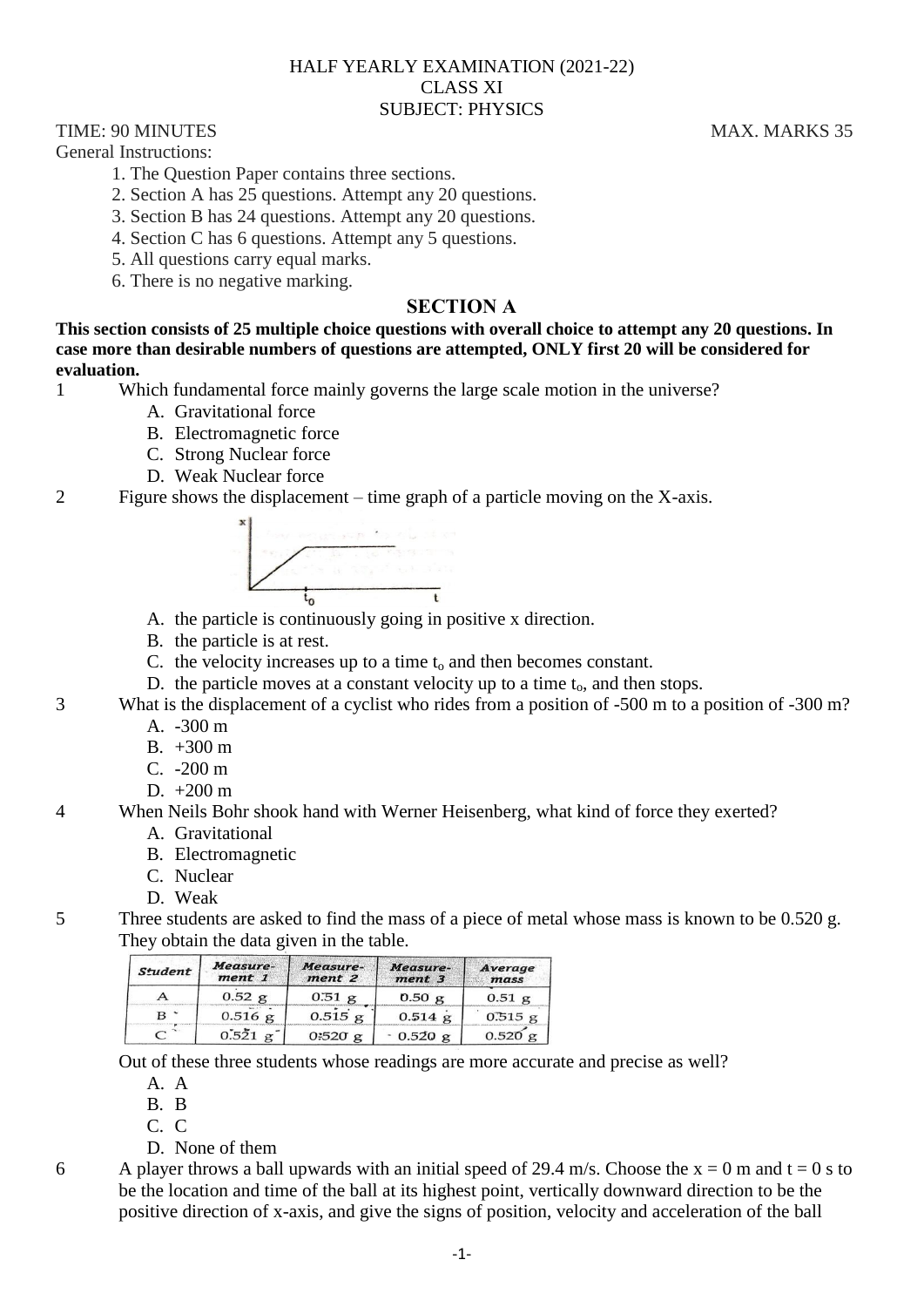during its upward motion.

- A. Negative, Negative, Negative
- B. Positive, Positive, Positive
- C. Positive, Negative, Positive
- D. Negative, Positive, Negative

7 Vector  $\vec{A}$ ,  $\vec{B}$  and  $\vec{C}$  satisfy the vector equation  $\vec{A} + \vec{B} = \vec{C}$ , and their magnitudes are related by the scalar equation A + B = C. How is vector  $\vec{A}$  oriented with respect to vector  $\vec{B}$ ?

- A. opposite direction
- B. incline at an angle of 90 degrees
- C. same direction
- D. incline at an angle of 30 degrees
- 8 Figure shows the position of a particle moving on the X-axis as a function of time.



- A. The particle has come to rest 6 times.
- B. The maximum speed is at  $t=6$  s.
- C. The velocity remains positive for  $t = 0$  to  $t = 6$  s.
- D. The average velocity for the total period shown is negative.
- 9 When a large star becomes a supernova, its core may be compressed so tightly that it becomes a neutron star, with a radius of about 20 km. If a neutron star rotates once every second, what is the estimated speed of a particle on the star's equator?
	- A.  $1.3 \times 10^5$  m/s
	- B.  $1.3 \times 10^2$  m/s
	- C.  $3.14 \times 10^{-4}$  m/s
	- D.  $3.14 \times 10^4$  m/s

10 In which of the following situations could an object be in equilibrium?

- A. Three forces act on the object. The forces all point along the same line but may have different directions.
- B. Two perpendicular forces act on the object.
- C. A single force acts on the object.
- D. None of these.
- 11 Using a screw gauge, the diameter of a metal rod was measured. The observations are given as follows: 0.39 mm, 0.38 mm, 0.37 mm, 0.41 mm, 0.38 mm, 0.37 mm, 0.40 mm, 0.39 mm. Which among the following is the most accurate value of the diameter?
	- A. 0.386 mm
	- B. 0.38 mm
	- $C. 0.39$  mm
	- D. 0.3862 mm
- 12 The figure shows three paths connecting points a and b. A single force  $\vec{F}$  does the indicated work on a particle moving along each path in the indicated direction.
	- On the basis of this information, the force  $\vec{F}$  is
		- A. conservative
		- B. non-conservative
		- C. can't be determined
		- D. data insufficient
- 13 When a horse pulls a cart, the force helps the horse to move forward is the force exerted by
	- A. the cart on the horse
	- B. the ground on the cart

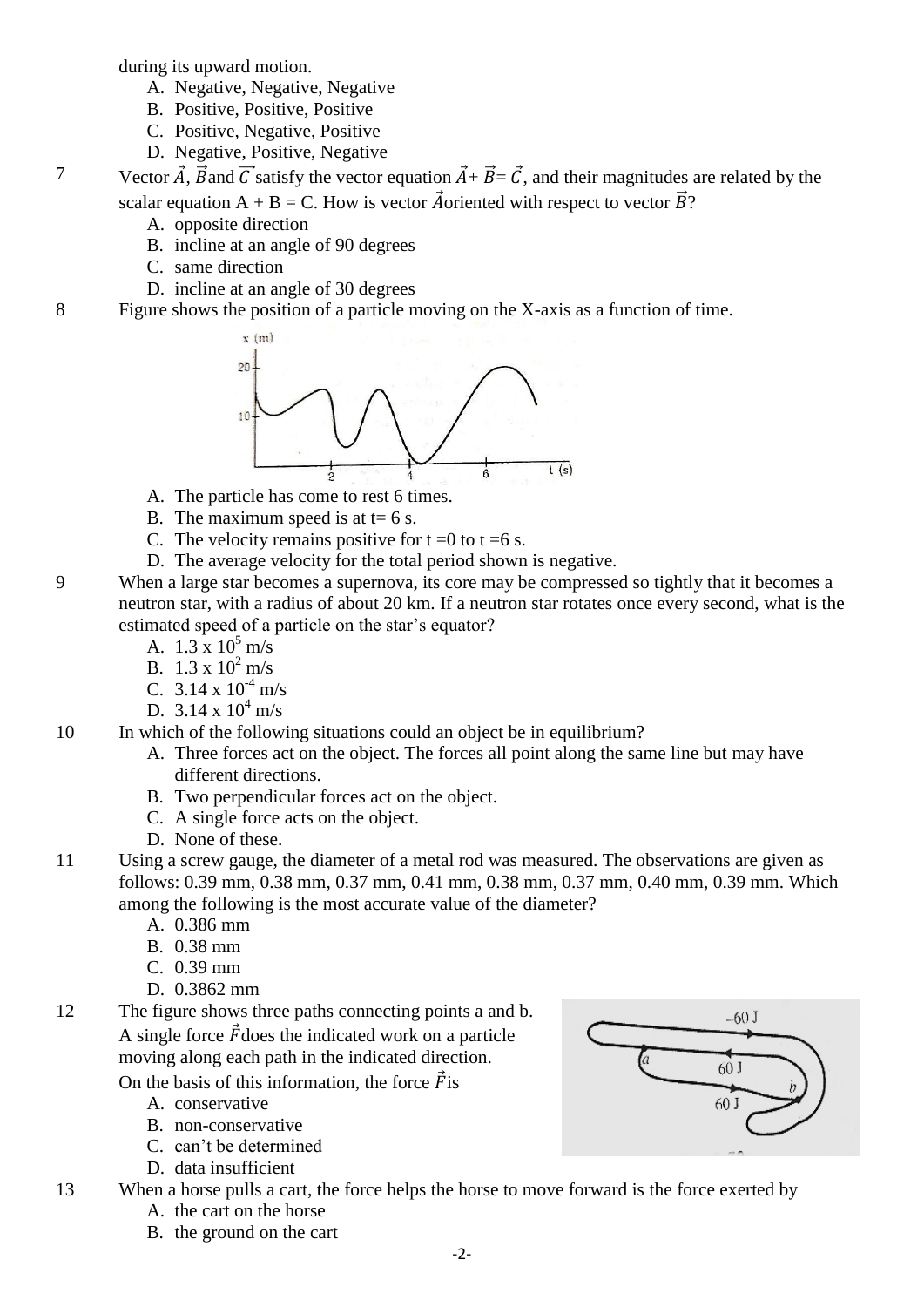- C. the horse on the ground
- D. the ground on the horse
- 14 A block lies on a floor. If a horizontal force of 5 N is applied to the block, but the block does not move, what is the magnitude of the frictional force on it?
	- A. 0 N
	- B. equals to 5 N
	- C. less than 5 N
	- D. greater than 5 N
- 15 According to the diagram, which formula best describes the way to find the diameter of the moon?

Here, linear diameter = D, Distance = S and angular diameter = 
$$
\theta
$$
.

- A. Linear diameter = Distance x angular diameter
- B. Linear diameter =  $\frac{D}{\epsilon}$
- $\alpha$ **C.** Linear diameter  $=$  $angular\ diameter$ Distance
- D. Linear diameter  $=\frac{1}{\pi}$ D



- 16 A lift is moving upward with increasing speed with acceleration a. The apparent weight will be
	- A. less than the actual weight
	- B. more than the actual weight and have a fixed value
	- C. more than the actual weight which increases as long as velocity increases
	- D. zero
- 17 A particle is acted by a force  $F = -kx$ , where k is a constant. Its potential energy at  $x = 0$  is zero. Which curve correctly represents the variation of potential energy of the block with respect to x?



- 18 What are the dimensions of angular speed ?
	- A.  $[LT^{-1}]$
	- $B. [T^{-1}]$
	- C. [T]
	- D. [LT]
- 19 You lift a suitcase from the floor and keep it on a table. The work done by you depends on A. the path taken by the suitcase
	- B. the time taken by you in doing so
	- C. the weight of the suitcase
	- D. your weight
- 20 The center of mass of a system of particles does not depend on
	- A. position of the particles
	- B. relative distance between the particles
	- C. masses of the particles
	- D. force acting on the particles
- 21 The following equations give the position  $x(t)$  of a particle in four situations (in each equation, x is in meters, t is in seconds, and  $t>0$ 
	- Situation 1:  $x = 3t-2$
	- Situation 2:  $x = -4t^2 2$
	- Situation 3:  $x = 2/t^2$
	- Situation 4:  $x = -2$
	- In which situation is the velocity v of the particle constant?
		- A. Situation 1
		- B. Situation 2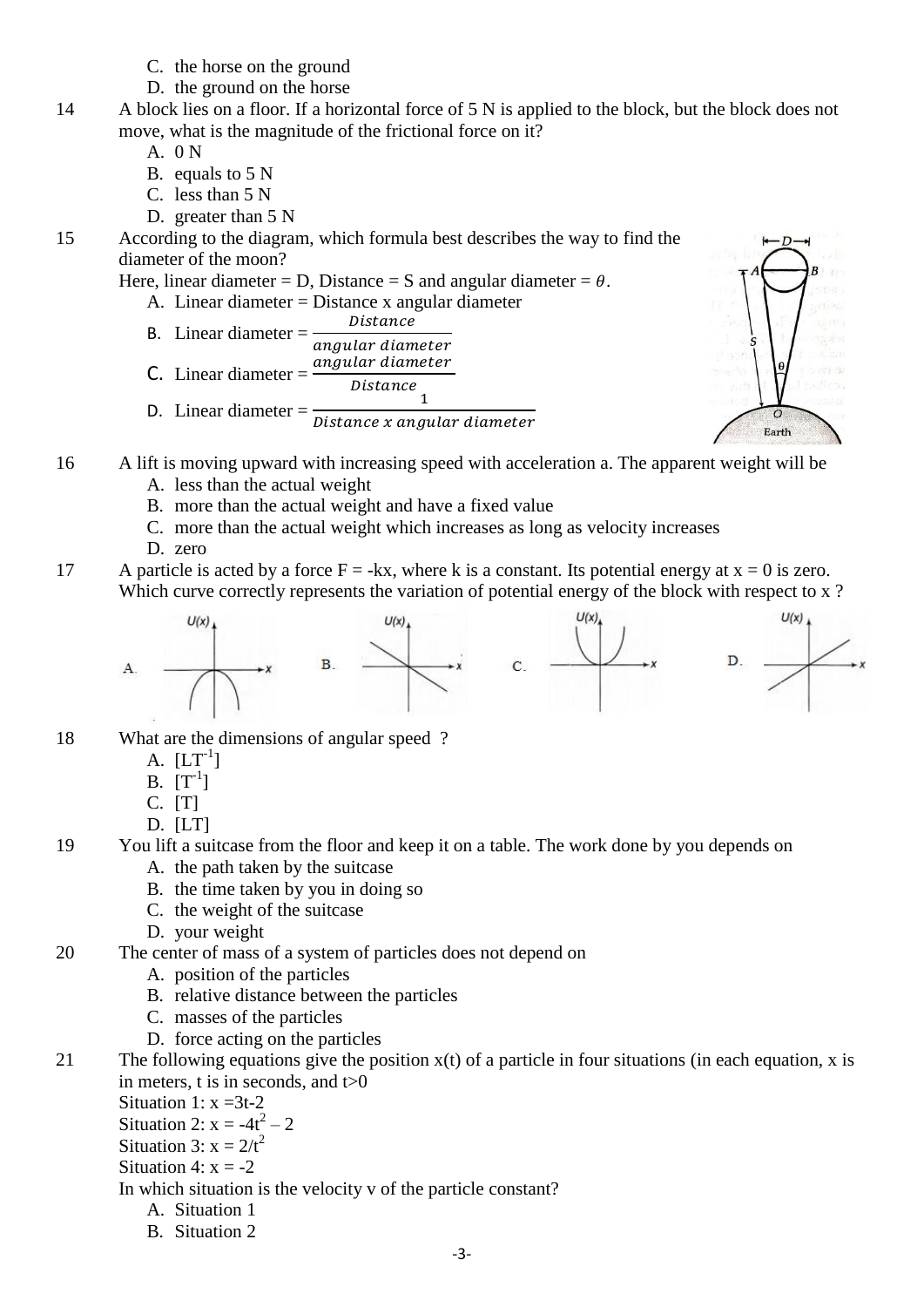- C. Situation 3
- D. Situation 4
- 22 A 30g squash ball hits a wall horizontally at a speed of 15 m/s and bounces back in the opposite direction at a speed of 12 m/s. What is the impulse on the squash ball?
	- A. +0.09 kgm/s
	- B. -0.09 kgm/s
	- C. +0.81 kgm/s
	- D. -0.81 kgm/s
- 23 A block of mass m is placed on a smooth inclined plane of inclination  $\theta$  with the horizontal. The force exerted by the plane on the block has a magnitude
	- A. mg
	- B. mg/cosθ
	- C. mg $\cos\theta$
	- D. mg tan $\theta$
- 24 The negative of the work done by the conservative internal forces on a system equals the change in A. total energy
	- B. potential energy
	- C. kinetic energy
	- D. none of these

25 The figure shows a uniform square plate from which four identical squares in shape and mass distribution at the corners will be removed.

Where is the center of mass of the plate after removal of square 1 and 2?

- A. At the origin (0, 0)
- B. On y-axis above origin
- C. On y-axis below origin
- D. In third or fourth quadrant

## **SECTION B**

**This section consists of 24 multiple choice questions with overall choice to attempt any 20 questions. In case more than desirable number of questions is attempted, ONLY first 20 will be considered for evaluation.**

- 26 Velocity of a body on reaching the point from which it was projected upwards, is
	- A.  $v = 0$
	- B.  $v = 0.5 u$
	- C.  $v = 2 u$
	- D.  $v = u$
- 27 The maximum speed with which a car can be driven round a curve of radius 18 m without skidding (when the coefficient of friction between the rubber tyres and the roadway is 0.2 and  $g = 10$  m/s<sup>2</sup> is
	- A. 10 m/s
	- B. 5 m/s
	- C. 6 m/s
	- D. 4 m/s
- 28 A heavy box of mass 20 kg is pulled on a horizontal surface by applying a horizontal force. If the coefficient of kinetic friction between the box and the horizontal surface is 0.25, what will be the force of friction exerted by the horizontal surface on the box?
	- A. 49 N
	- B. 50 N
	- C. 20 N
	- $D. 0 N$
- 29 Parsec is the unit of
	- A. time
	- B. distance
	- C. frequency
	- D. angular momentum

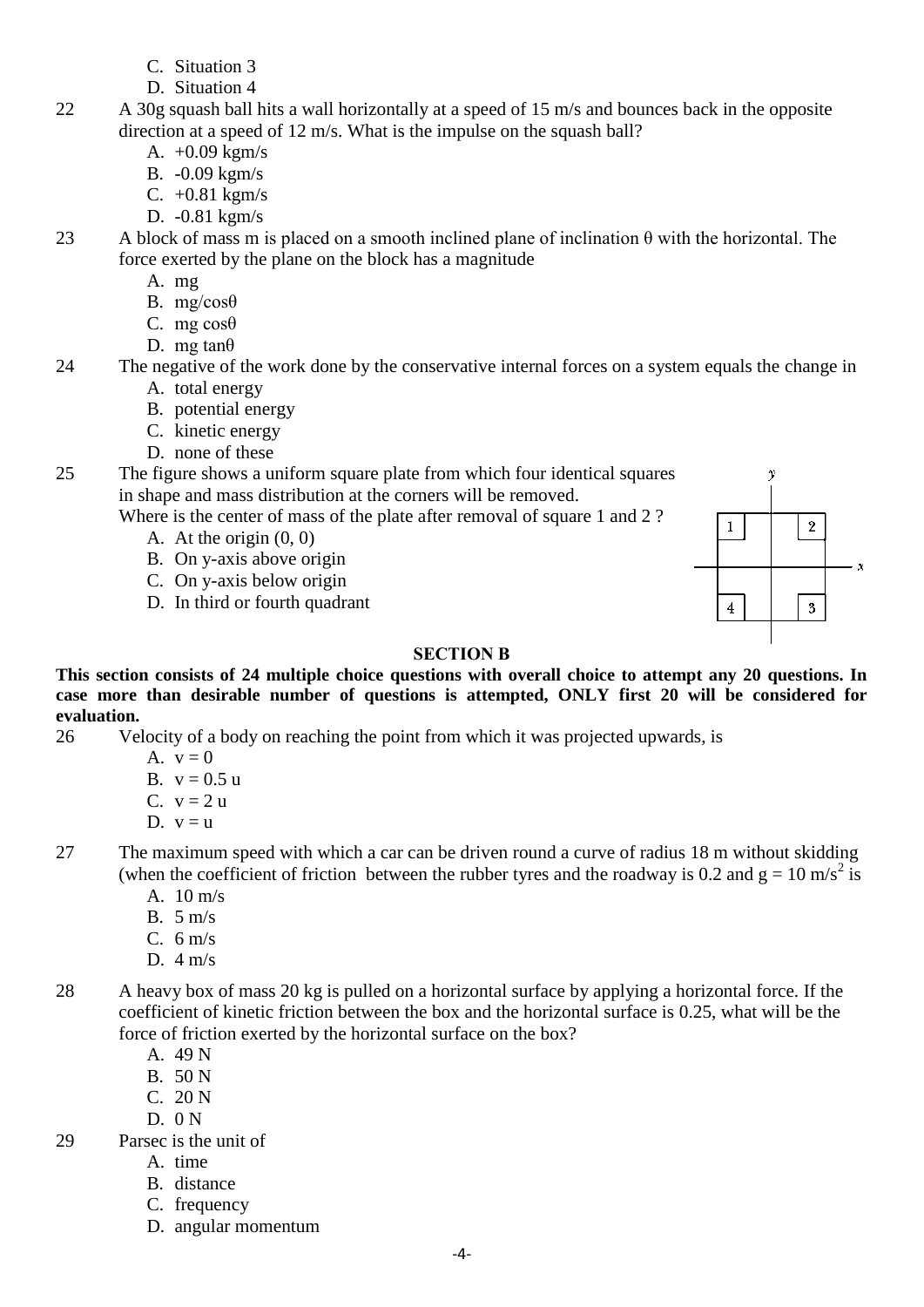- 30 A body falling from rest describes distances  $s_1$ ,  $s_2$  and  $s_3$  in the first, second and third seconds of its fall, then the ratio  $s_1 : s_2 : s_3$  is
	- A. 1 : 1 : 1
	- B. 1 : 3 : 5
	- C.  $1:2:3$
	- D.  $1:4:9$

31 A particle is thrown above, then correct v-t graph will be-



- A. Graph (a)
- B. Graph (b)
- C. Graph (c)
- D. Graph (d)
- 32 Which of the following statements is false for a particle moving in a circle with a constant angular speed?
	- A. The velocity vector is tangent to the circle
	- B. The acceleration vector is tangent to the circle
	- C. The acceleration vector points to the center of the circle
	- D. The velocity and acceleration vectors are perpendicular to each other
- 33 A block of mass 10 kg is suspended through two light spring balances as shown in figure.

Which statement is true?

- A. Both the scales will read 5 kg
- B. Both the scales will read 10 kg
- C. The upper scale will read 10 kg and the lower zero
- D. The readings may be anything but their sum will be 10 kg
- 34 If the dimensions of a physical quantity are given by  $M^a L^b T^c$ , then the physical quantity will be
	- A. Velocity if  $a = 1$ ,  $b=0$ ,  $c=-1$
	- B. Acceleration if  $a=1$ ,  $b=1$ ,  $c=-2$
	- C. Force if  $a=0$ ,  $b=-1$ ,  $c=-2$
	- D. Pressure if  $a=1$ ,  $b=-1$ ,  $c=-2$
- 35 Acceleration-time graph of a body is shown.



The corresponding velocity-time graph of the same body is:

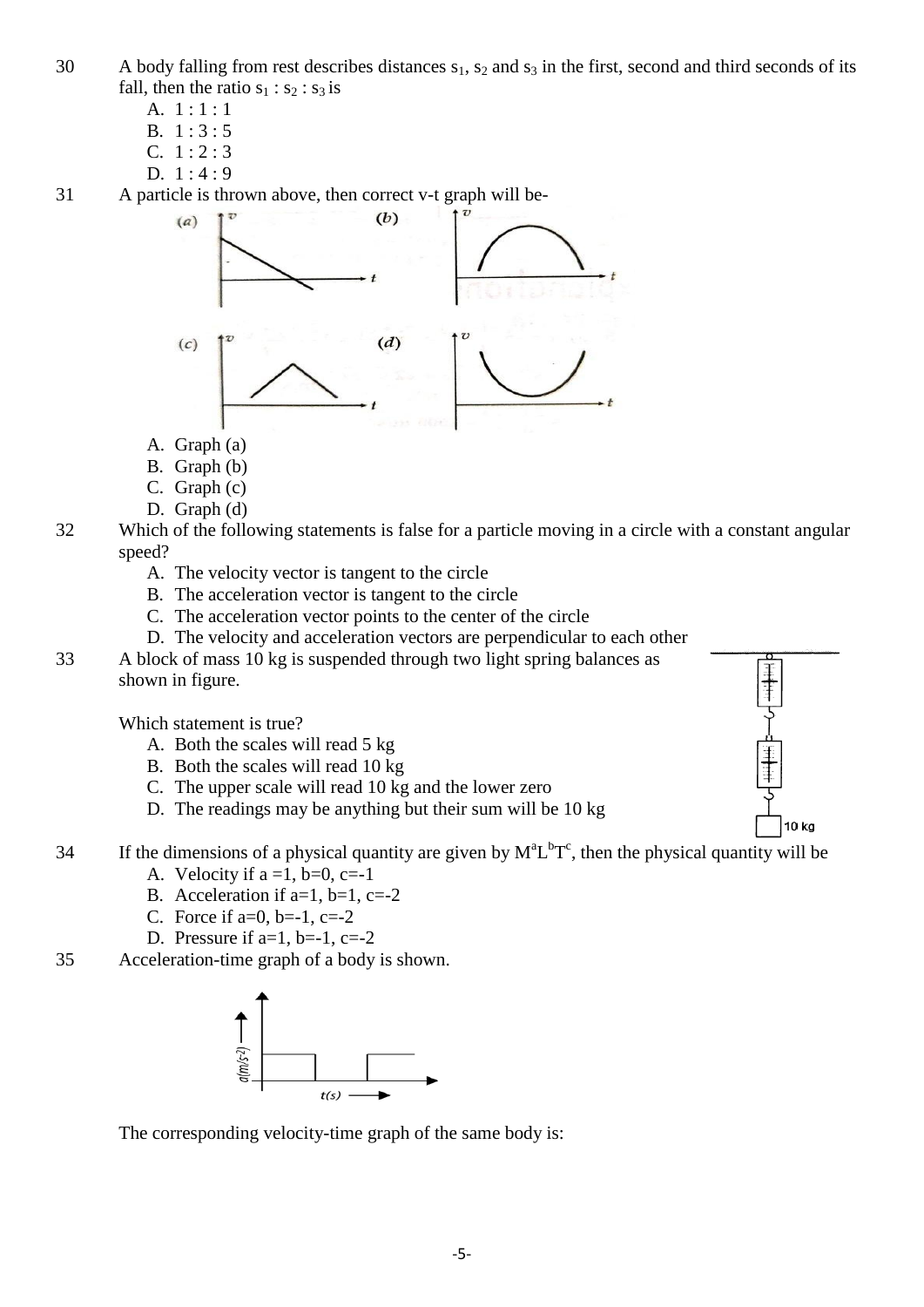

36 A train of 150 metre length is going towards north direction at a speed of 10m/s. A parrot flies at the speed of 5m/s towards south direction parallel to the railway track. The time taken by the parrot to cross the train is

- A. 12 sec
- B. 8 sec
- C. 15 sec
- D. 10 sec

37 The relationship between the force F and position x of a body is as shown in figure

The work done in displacing the body from  $x = 1$  m to  $x = 5$ m will be

- A. 15 J
- B. 30 J
- C. 25 J
- D. 20 J



- 38 The density of a cube is measured by measuring its mass and length of its sides. If the maximum errors in the measurement of mass and lengths are 3% and 2% respectively, the maximum error in the measurement of density would be –
	- A. 12 %
	- B. 14 %
	- C. 7 %
	- D. 9 %

39 Three identical blocks of masses  $m = 2$  kg are drawn by a force of 10.2 N on a frictionless surface.  $\overline{C}$ B  $\blacktriangleright F$ 

What is the tension (in N) in the string between the blocks B and C?

A. 9.2

- B. 3.4
- C. 8
- D. 9.8

40 The angle between the two vectors  $\vec{A} = 5\hat{i} + 5\hat{j}$  and  $\vec{B} = 5\hat{i} - 5\hat{j}$  will be

- A. 30°
- B. 90°
- C. 45°
- D.  $0^{\circ}$

41 Which of the following is true for solid angle?

A. 
$$
d\Omega = \frac{dA}{r}
$$
 radian  
\nB.  $d\Omega = \frac{dA}{r}$  steradian  
\nC.  $d\Omega = \frac{dA}{r^2}$  radian  
\nD.  $d\Omega = \frac{dA}{r^2}$  steradian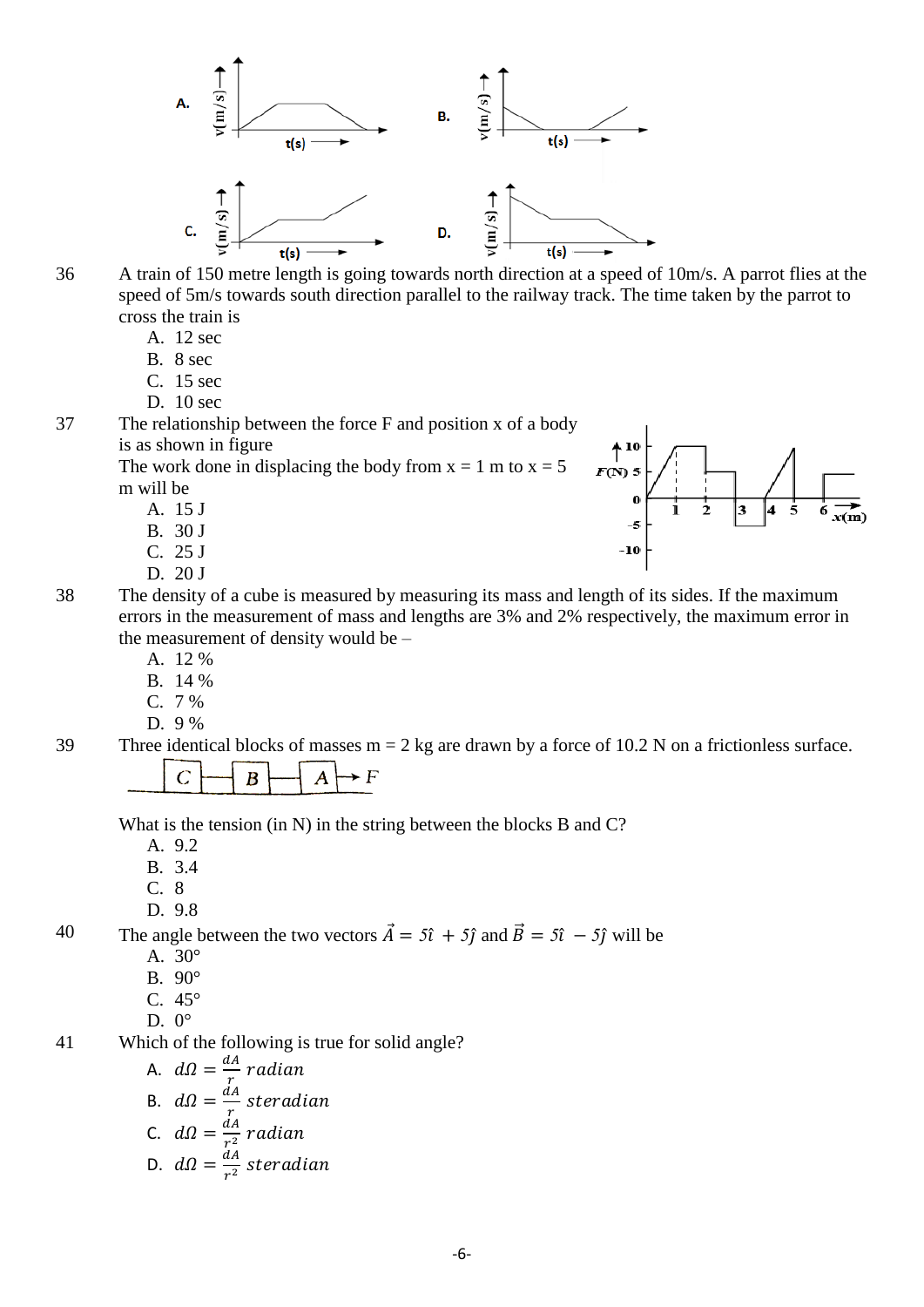- 42 A 70 kg physics teacher, starting from rest, glides gracefully down a slide. The net force on her during the slide is a constant 350 N. How fast will she be travelling at the bottom of the 8.0 m slide?
	- A. 9.3 m/s
	- B. 5.4 m/s
	- C. 8.9 m/s
	- D. 89 m/s
- 43 In an inelastic collision
	- A. the initial kinetic energy is equal to the final kinetic energy
	- B. the final kinetic energy is less than the initial kinetic energy
	- C. the kinetic energy remains the constant
	- D. the kinetic energy first increases then decreases
- 44 A swimmer can swim in still water at a rate 4.0 km/h. If he swims in a river flowing at 3.0 km/h and keeps his direction (with respect to water) perpendicular to the current, find his velocity with respect to ground.
	- A. 5.0 km/h
	- B. 7.0 km/h
	- C. 9.0 km/h
	- D. 11.0 km/h

45 **Assertion:** If a body of mass m is projected upwards with a speed u, making an angle θ with the vertical, then the change in momentum of the body along the x-axis is zero.

**Reason:** Mass of the body remains constant along the x-axis.

- A. Both assertion and reason are true and reason is correct explanation of assertion
- B. Both assertion and reason are true and reason is not correct explanation of assertion
- C. Assertion is true but reason is false
- D. Both assertion and reason are false
- 46 **Assertion:** On a rainy day, it is difficult to drive a car or bus at high speed.
	- **Reason:** The value of coefficient of friction is lowered due to wetting of the surface.
		- A. Both assertion and reason are true and reason is correct explanation of assertion
		- B. Both assertion and reason are true and reason is not correct explanation of assertion
		- C. Assertion is true but reason is false
		- D. Both assertion and reason are false

47 **Assertion:** Use of ball bearings between two moving parts of a machine is a common practice. **Reason:** Ball bearings reduce vibrations and provide good stability

- A. Both assertion and reason are true and reason is correct explanation of assertion
- B. Both assertion and reason are true and reason is not correct explanation of assertion
- C. Assertion is true but reason is false
- D. Both assertion and reason are false
- 48 **Assertion:** When a body moves along a circular path, no work is done by the centripetal force **Reason:** The centripetal force is used in moving the body along the circular path and hence no work is done.
	- A. Both assertion and reason are true and reason is correct explanation of assertion
	- B. Both assertion and reason are true and reason is not correct explanation of assertion
	- C. Assertion is true but reason is false
	- D. Both assertion and reason are false
- 49 **Assertion:** A spring has potential energy, both when it is compressed or stretched.

**Reason:** In compressing or stretching, work is done on the spring against the restoring force.

- A. Both assertion and reason are true and reason is correct explanation of assertion
- B. Both assertion and reason are true and reason is not correct explanation of assertion
- C. Assertion is true but reason is false
- D. Both assertion and reason are false